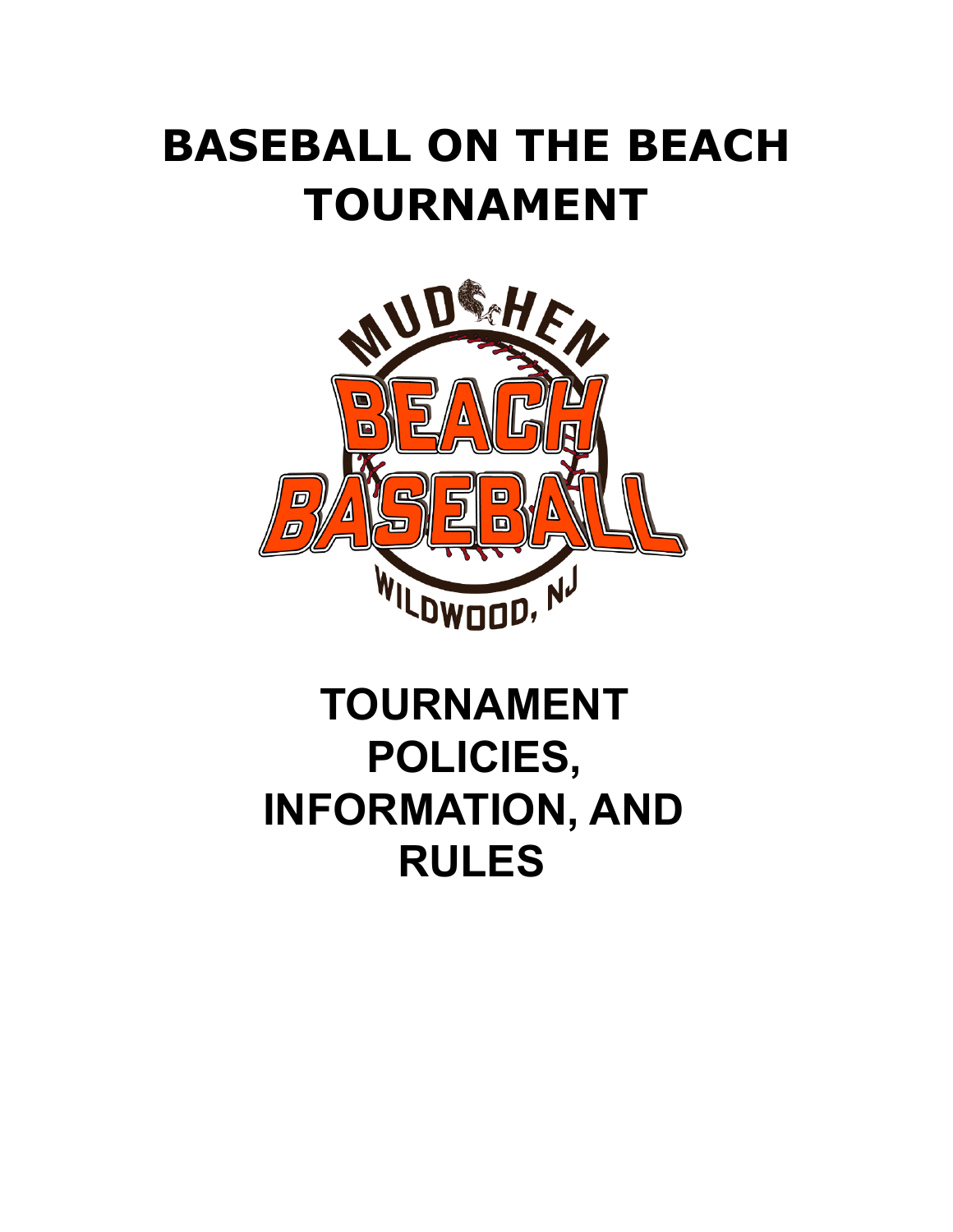# **Wildwood Baseball on the Beach Tournament - presented by MudHen Brewing Co., Wildwood, NJ**

Tournament Policies & Information

#### **TOURNAMENT PAYMENT POLICY** *(3 & 4 game minimum tournaments)*

Failure to abide by these policies may result in the forfeiture of a tournament spot.

- A non-refundable, non-transferrable (unless otherwise stated (see below) due to inclement weather) fee of **\$995** is required for all tournaments.
- A tournament spot is confirmed for a team only after MudHen Events, LLC receives and processes the full \$995 fee (either by credit card or check).
- If a team cancels because of COVID. The team will receive a credit for the 2023 Tournament.
- Registration deadline is July 18, 2022

#### ● **SUSPENDED / REGULATION GAMES POLICY**

- If a game (pool play, elimination, or consolation) is suspended after it becomes a regulation game *(4 complete innings for a 6 inning game or 5 complete innings for a 7 inning game)* and it is unable to resume, it will be considered official at the end of the last complete inning.
- **● Pool play / Consolation games:**
	- If a game is suspended prior to being official and there is not enough time to resume − the game would be considered complete at the end of the last complete inning.
		- If tied at the end of the last complete inning − the game would stand as a tie.
- **● Elimination games:**
	- If one inning hasn't been completed and the game is suspended and there is not enough time to resume

− the higher seed would advance to the next round.

- If tied at the end of the last complete inning − the higher seed would advance
- If tied at the end of the last complete inning and the two teams are the same seed from different divisions entering the game − we would revert back to the tie−breaking system in place
- If the championship game starts and is not able to complete due to weather/darkness and there is no time to resume − the game would be considered official at the end of the last complete inning.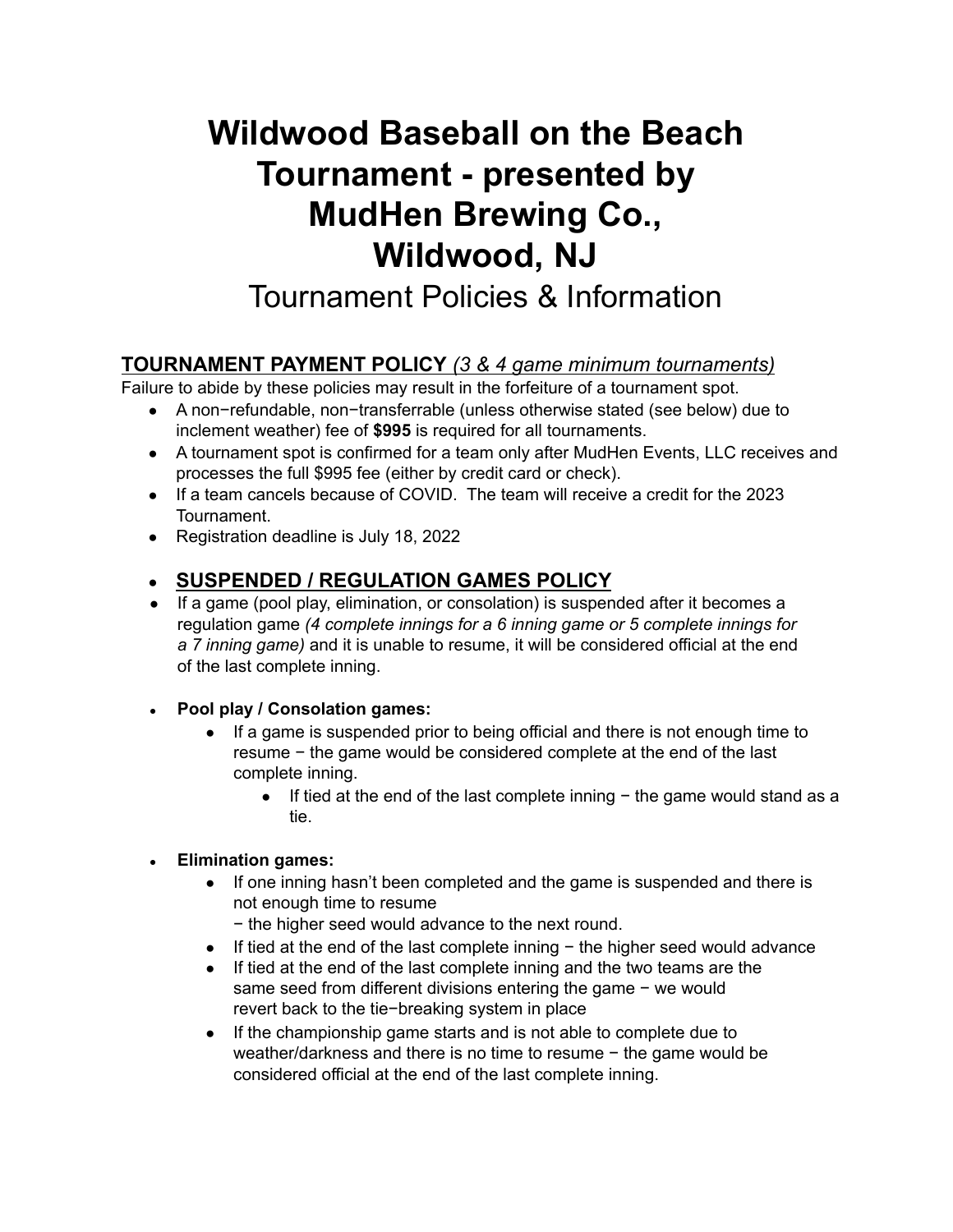- If tied at the end of the last complete inning − both teams will be named co−champions
- If one inning hasn't been completed in the championship game and the game is suspended and there is not enough time to resume − both teams would be named co−champions.

#### **LIGHTNING/THUNDER POLICY (See it or hear it)**

- When lightning/thunder is detected within 8 miles, all games will be suspended. At that time, players, coaches, and spectators should proceed to the safest possible place.
- Games will be resumed once the lightning/thunder has moved outside of the 8−mile radius from the complex for a period of 30 minutes.
- It should be noted that lightning could be visible (usually in the clouds) over 20 miles away. These observations should obviously alert everyone that a storm may be approaching; however, it does not necessitate the suspension of play

#### **WEATHER RELATED CREDIT/REFUND POLICY**

*3 game minimum format (Team entry fee)* Play no game: 66%credit or refund Play 1 game: 33% credit or refund Play 2 games: 25% credit or refund

**NO ALCOHOL OR TOBACCO PRODUCTS** − Absolutely no outside alcohol or tobacco products will be permitted on the City of Wildwood Beach or any other City site. Failure to comply with this regulation will result in ejection from the complex.

**ROSTERS** − There is a limit of 17 players per roster. Up to 3 adults are allowed in the dugout at any one time. Rosters are locked once a team's first game of a tournament begins. Teams must submit the roster form for each tournament they participate in.

*\*Each player can only be listed on one roster for each tournament. In other words, a player cannot be on two different teams during the same tournament, even if they are in two different age groups.*

**BIRTH CERTIFICATES** − It is the responsibility of the coaching staff to always carry documentation of birth for all of the players on their roster during the tournament.

- Birth certificates, passports, state IDs or any other government issued document is sufficient. (Must list full name and birth date)
- Coaches may protest the ages of players on another team, only before or during a game.
- **●** If a coach decides to protest the age of another team's player(s), the coach must provide a **\$100 protest fee** *(cash only)* to the tournament director, who will then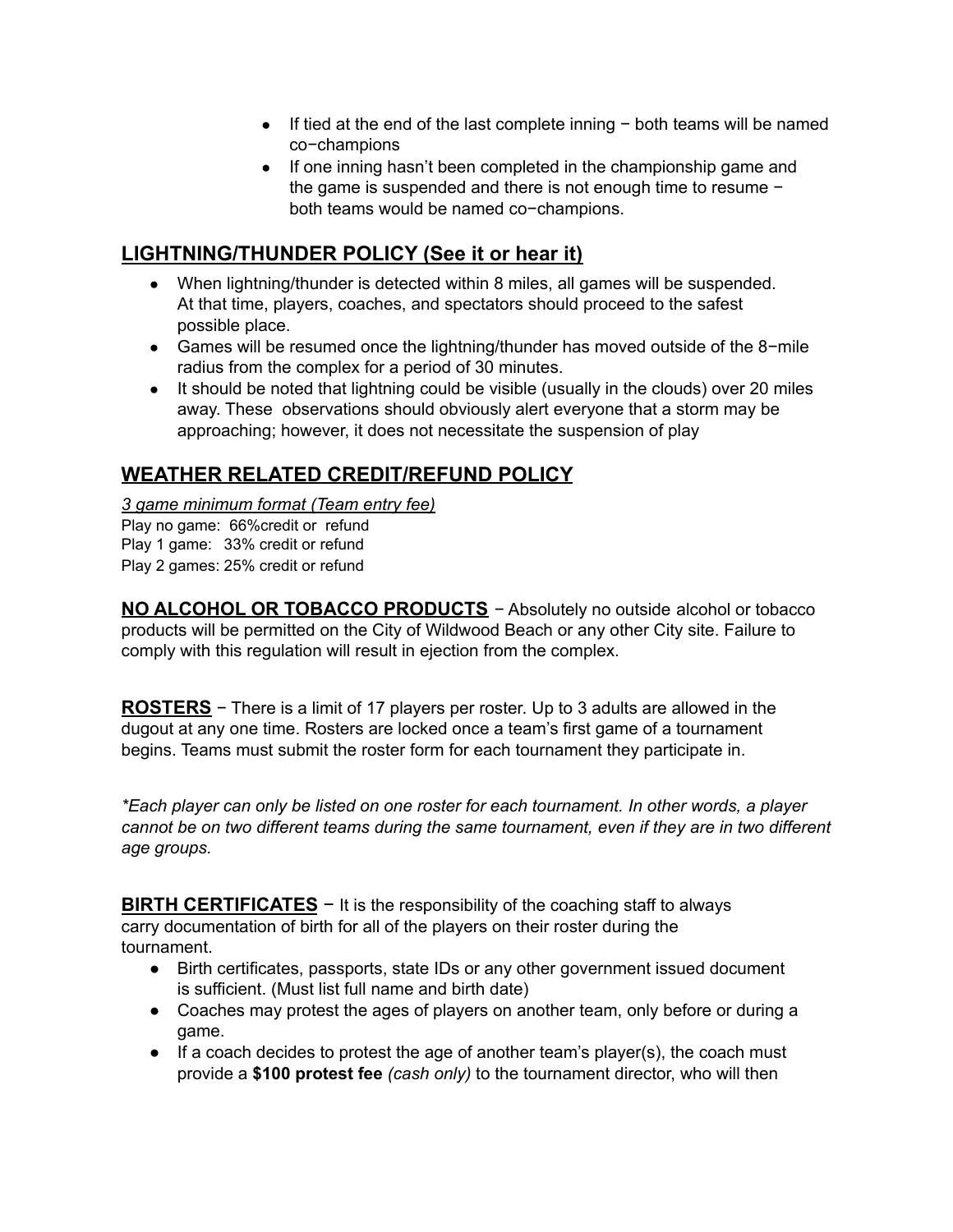request the birth certificates from the team in question. **Parents cannot protest the ages of other players.**

- If the team is unable to provide sufficient documentation, the team will forfeit the current game with a score of 7−0 (7 innings) or 6−0 (6 innings) and will not be permitted to start another game without the appropriate documentation.
- In the case of a successful protest (players are not age eligible or proper documentation cannot be produced), the tournament director will return the protest fee to the protesting coach.
- In the case of an unsuccessful protest (documentation is provided and players are age eligible) the protest fee will be lost.
- The Wildwood Baseball on the Beach Tournament Director may request documentation of a player's age at any time.

\*If a team is found to be using an illegal player (not age eligible) the team will be EJECTED *from the tournament immediately. All previously played games will be reverted to a forfeit with a score of 7−0 or 6−0. NO CREDITS OR REFUNDS WILL BE GIVEN TO THE EJECTED TEAM.*

**TEAM INSURANCE** − Each team is required to carry its own insurance and submit a certificate of insurance to MudHen Events, LLC prior to the beginning of the tournament. No team will be allowed to play until we have that information, and it is verified. **\*We must have "MudHen Events, LLC" 100 East Taylor Avenue, Wildwood NJ 08260 listed as an 'additional insured' in the certificate holder section of the standard certificate of liability form.** This can be obtained by simply calling your insurance company and asking them to list that on the certificate. **Please note: we are not requesting to be added as a 'named insured' on your policy.**

**TEAM CHECK-IN** − A representative from each team is required to check their team in upon arriving at the facility on the first day of the tournament. Team Check−In will take place at the Tournament Information Table, which is located near the fields.

**MERCHANDISE** − Wildwood Baseball on the Beach Tournament merchandise and tournament specific t−shirts will be on sale throughout each tournament.

**UMPIRES** − All age groups (9u − 12u) will have one umpire at all games, championship game will have 2 Certified umpires will be chosen from a professional association. 13U will have two umpires for all games.

**BASEBALLS / EQUIPMENT** − Game balls will be provided by the MudHen Events, LLC for all games. Teams are to bring their own practice balls. All other baseball and safety equipment is the responsibility of each team.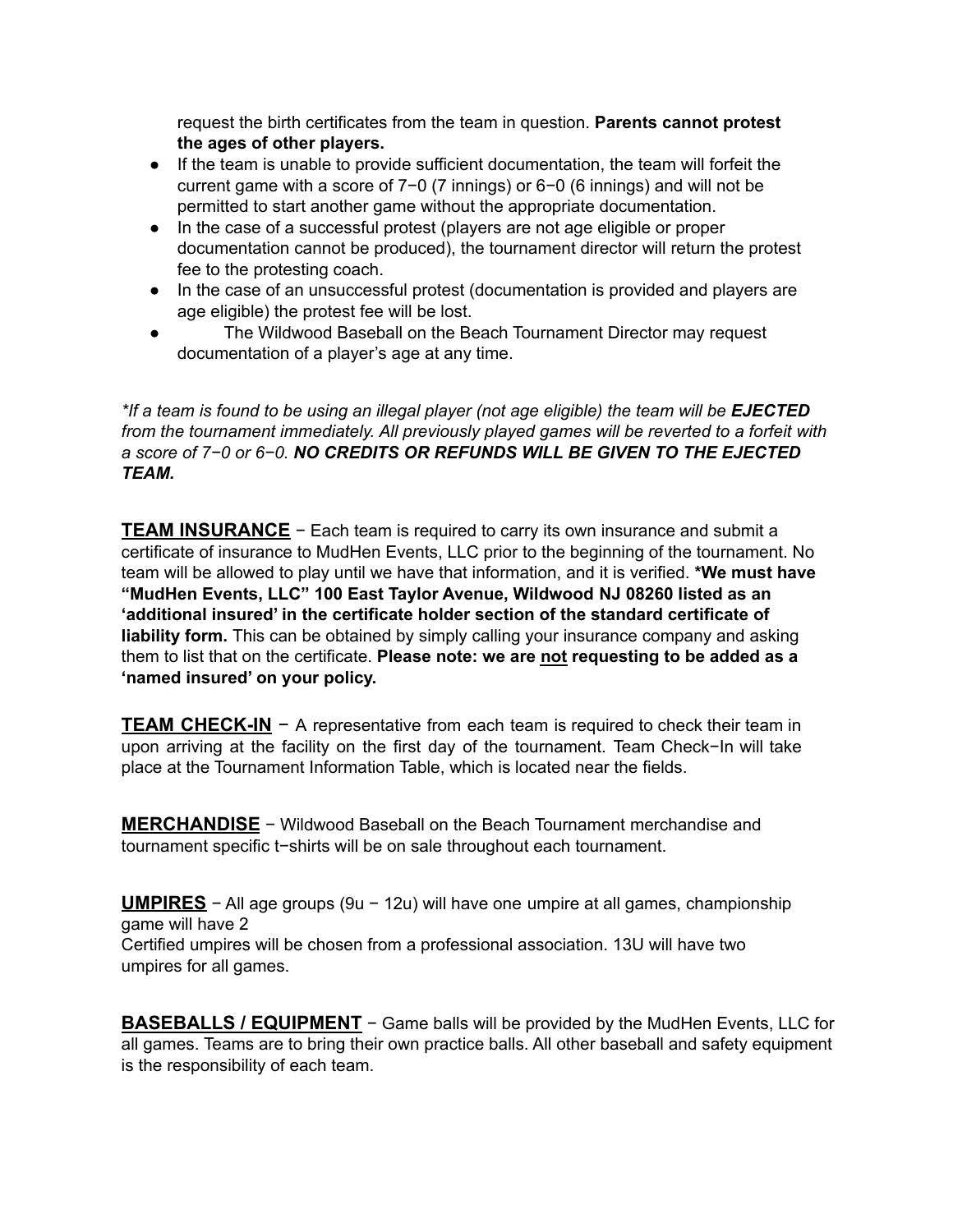**AWARDS** − A team trophy will be presented to the championship teams

**PARKING** − There is plenty of parking available for parents and coaches adjacent to the fields. This is a City of Wildwood Public Parking Lot. There is a fee to use this facility.

**ADMISSION** − No gate fee for any of our events.

**1<sup>ª</sup> AID RESPONDERS / ATHLETIC TRAINERS** − A 1<sup>ª</sup> Aid responder or Athletic Trainer will be on−site at each of our tournaments. It is important to remember that 1<sup>®</sup> Aid responders ƒ Athletic Trainers are not medical doctors. They provide basic first aid, determine the severity of injuries and make recommendations as to whether or not a player should see a doctor or go to an emergency room.

**UNIFORMS** − Each player shall wear typical baseball uniforms and shall use sneakers. Spikes and flip flops *are not* permitted on the field of play.

**JERSEY # ON UNIFORMS** − Each player on a team should have a unique number displayed on their jersey**.**

**PETS** − Pets are not permitted at Wildwood Baseball on the Beach Tournaments. Our facility, as well as all other satellite facilities, have adopted this policy due to issues in the past regarding pets and pet owners.

**DRESS CODE FOR COACHES** − Managers and coaches are not required to be in uniform during the games. However, we do expect the adults on the field to be dressed appropriately.

GUM / SUNFLOWER SEEDS − Gum and sunflower seeds are not permitted in the dugouts or on the fields.

DUGOUTS & HOME / VISITING TEAM − Home team will be listed first on the schedule. All dugout selection is based upon a first come first serve basis; any disputes will be determined by the tournament director. During the playoff rounds, the home team will be the higher seeded team. A coin flip will determine the home team if both teams are the same seed in the playoff round. If a team plays back−to−back on the same field, that team can stay in the same dugout for both games.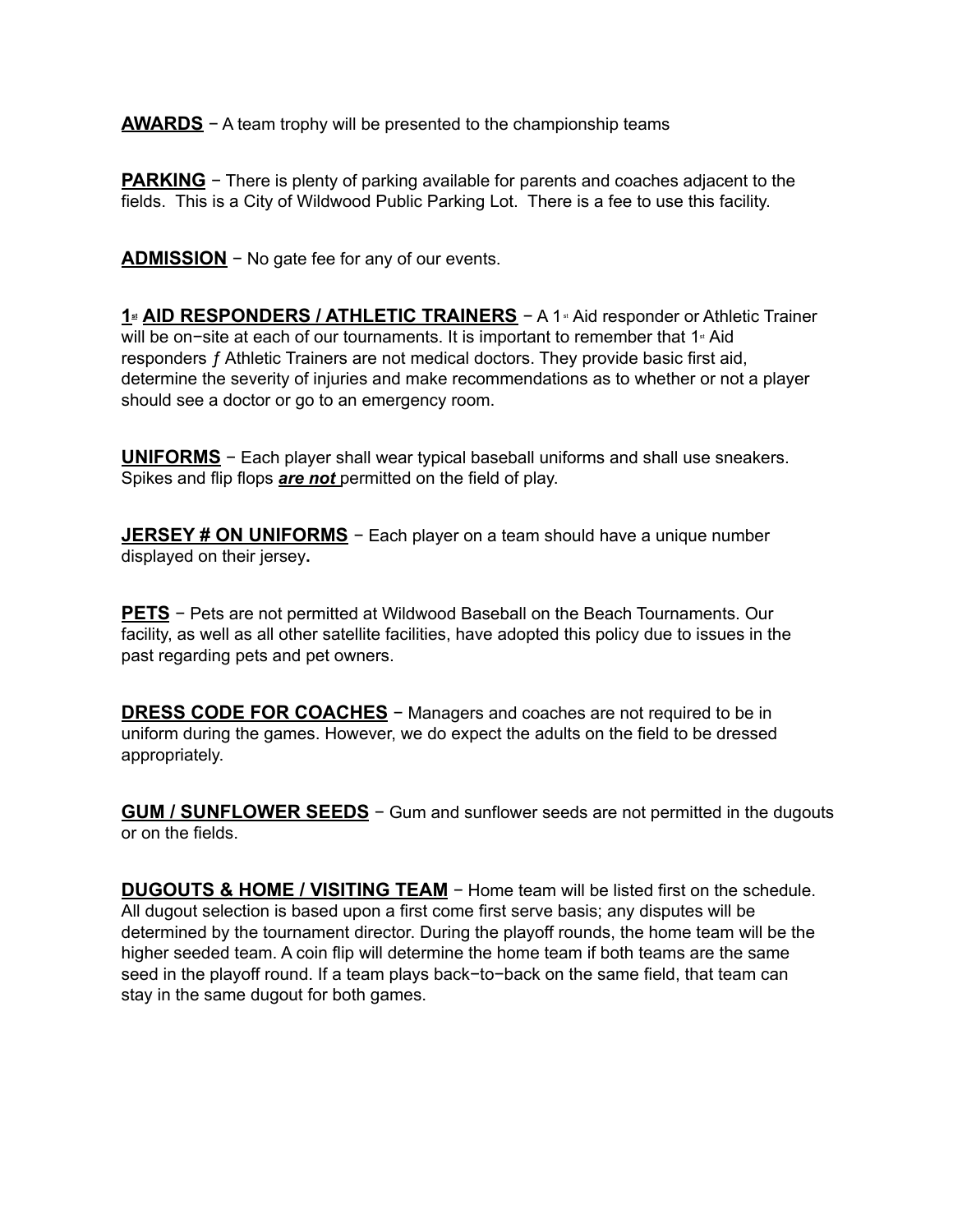## **Wildwood Baseball on the Beach**

## Tournament Rules

*The default rule book for all Wildwood Baseball on the Beach Tournaments will be the Major League Rule Book. All rule interpretations, protests and other decisions shall be made by the Tournament Director/UIC.*

#### *LINEUPS:*

- **9u – 13u Tournaments:** 9 bat format in which all nine position players must be in the batting lineup. 9u − 13u teams also have the option to bat more than 9. Example: if a 9u − 12u team has 12 players on their roster, they have the ability to bat 9, 10, 11 or their entire lineup. *A team in this situation could bat 9 with 3 substitutes; bat 10 with 2 substitutes; bat 11 with 1 substitute; or bat all 12 players with no substitutes.* All players starting in the lineup but not in the field are extra hitters (EH) which are considered defensive starters for substitution purposes.
	- **Batting the entire lineup** − When a team chooses to bat the entire lineup, each player is considered a starter and the team has free defensive substitution for that game. Furthermore, if a player is injured or ejected during the game in which a team is batting the entire lineup, their spot in the lineup is skipped with no penalty. Once the spot in the lineup is skipped due to an injury, that player is not eligible to return to the game in any capacity.
	- **\*It is the responsibility of the opposing team to verify the accuracy of the other team's lineup prior to the start of each game.** Managers must bring any issues to the attention of a Wildwood Baseball on the Beach Tournament Official before the game. If a lineup issue is discovered during the game, the ruling will be that the lineup is corrected at that point for the rest of the game. If it is brought to our staff's attention after the game

− there will be no penalty. There will not be a forfeit in this situation since the opposing team is responsible for verifying the other team's lineup prior to the start of the game.

**INJURIES / SUBSTITUTIONS:** If a player is injured and no substitute is available, that spot in the lineup will be skipped with no penalty. If an injury occurs during an at−bat and the player can't continue the at−bat, the next batter in the lineup will take over that at−bat and assume the count. If an injury occurs while on the base paths and there no substitute is available, the player that made the last recorded out will take the place of the injured player on the bases.

**RE-ENTRY:** If a team does not bat the entire lineup and substitutes are available, we use the standard NFHS re−entry rule. Starters may be re−entered once, as long as the player occupies their original position in the batting order.

**PITCHER RE-ENTRY:** If a pitcher is removed after throwing a pitch and goes to another defensive position, they may not return as a pitcher in that game. In other words, as soon as another pitcher throws a warm−up pitch (becoming the new 'pitcher of record'), the previous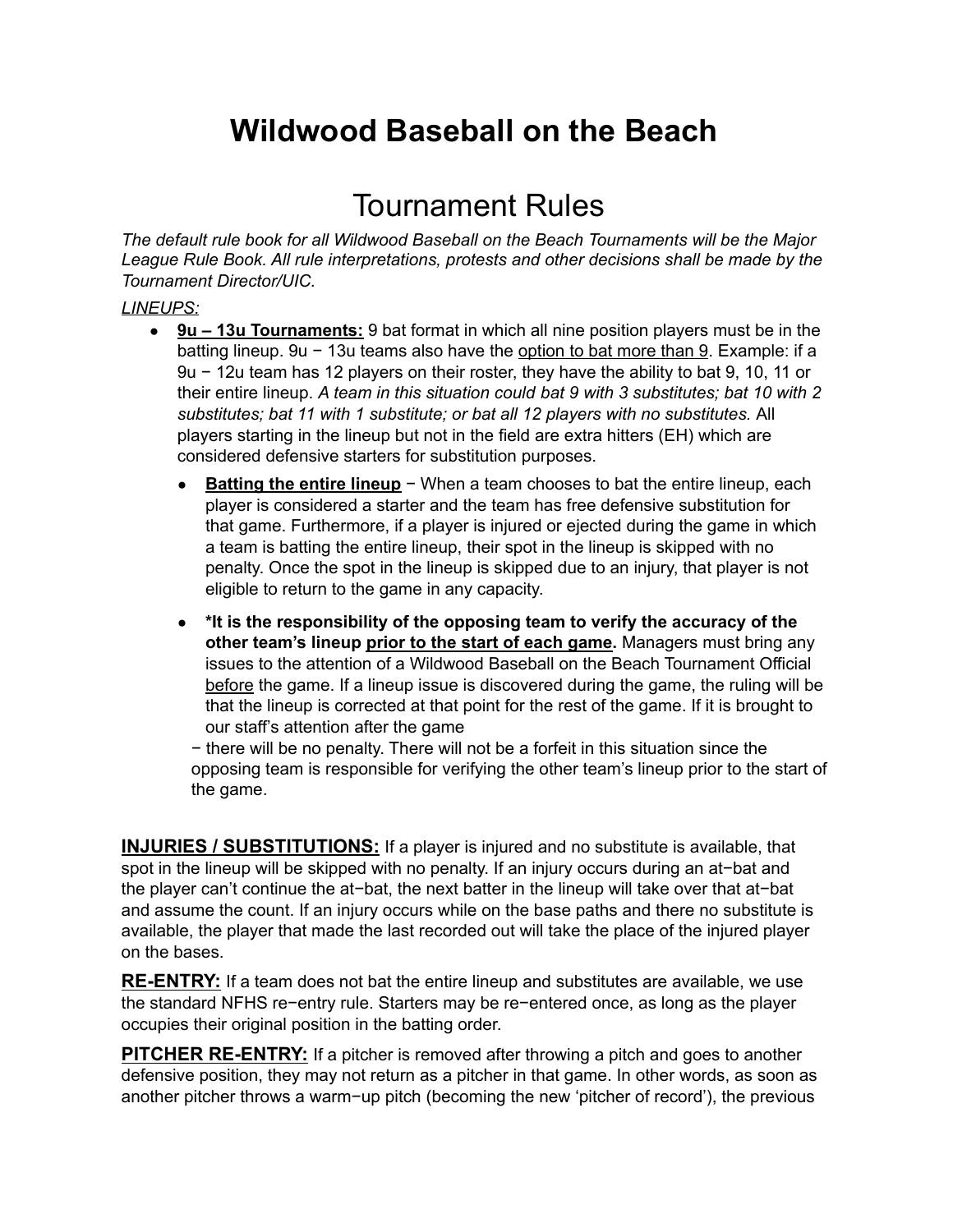pitcher is no longer able to pitch in that game. If a team substitutes for the pitcher when on offense, but then re−enters the pitcher before going out on defense, that pitcher is still the 'pitcher of record' and can continue to pitch in the game.

**PITCHER OF RECORD:** Once a pitcher throws a warm−up pitch, they must face at least one batter. If the pitcher is hurt during their warm−up pitches, another player may come in to pitch. The previous pitcher of record will not be allowed to re−enter back onto the mound after a pitcher has thrown a warm−up pitch.

#### **PITCHING LIMITS**

We will play tournament baseball rules for pitching using a rolling consecutive number of innings - six innings for ages under 12U and seven innings for ages 13U and above. For example (under 12U), if a pitcher throws three innings in game one, he is eligible for three innings in game two. If he only throws two innings in game two, he is eligible for four innings in game three, etc.

There will be NO re-entry of a pitcher at any time during the game.

**PITCHER'S EQUIPMENT :** Pitchers are allowed to wear a protective helmet or headgear. The helmet headgear can't be glossy nor have anything else on it that can be deemed distracting to the batter (umpire's discretion). It is the umpire and tournament director's discretion to determine whether any other equipment or clothing that the pitcher is wearing is distracting to the opposing batter. This includes but is not limited to: Batting gloves, sunglasses, long sleeves, compression sleeves, athletic tape on wrist arm, and two−toned fielder gloves.

**Catchers Equipment:** Catcher's helmet gear must provide ear protection. As a result, no skull caps are permitted.

**AVOID CONTACT RULE:** Players must attempt to avoid contact with other players in tag−out situations. If, in an umpire's judgment, there is intentional contact, that umpire may call the runner out on that play. If the contact is judged as intentional and malicious, that umpire may also eject the player from the game. If a player is ejected for this reason, they may face suspension for their team's next game with the possibility of further sanctions as well. The Tournament Director on−site will make the final ruling on a possible suspension.

In "forced out'' situations, if the runner slides, they must slide directly into the base. A slide that is not directly into the base is grounds for an interference call (umpire's judgment) and the runner could be declared out. In this instance, the batter runner could also be declared out if the fielder was attempting to make a play on that batter runner. It is important to note that if the runner makes a legal slide directly into the base and contact is made with the fielder, interference will not be called.

#### **TIME LIMIT: During Weekend Tournaments, there is a 2:00 hour time limit (unless altered by weather) on all games except the Championship Game. Championship Games 2.5 hour time limit.**

**● No new inning may start after 2:00 hours. For the purpose of determining if a new inning may start, the time is determined at the time of the last out**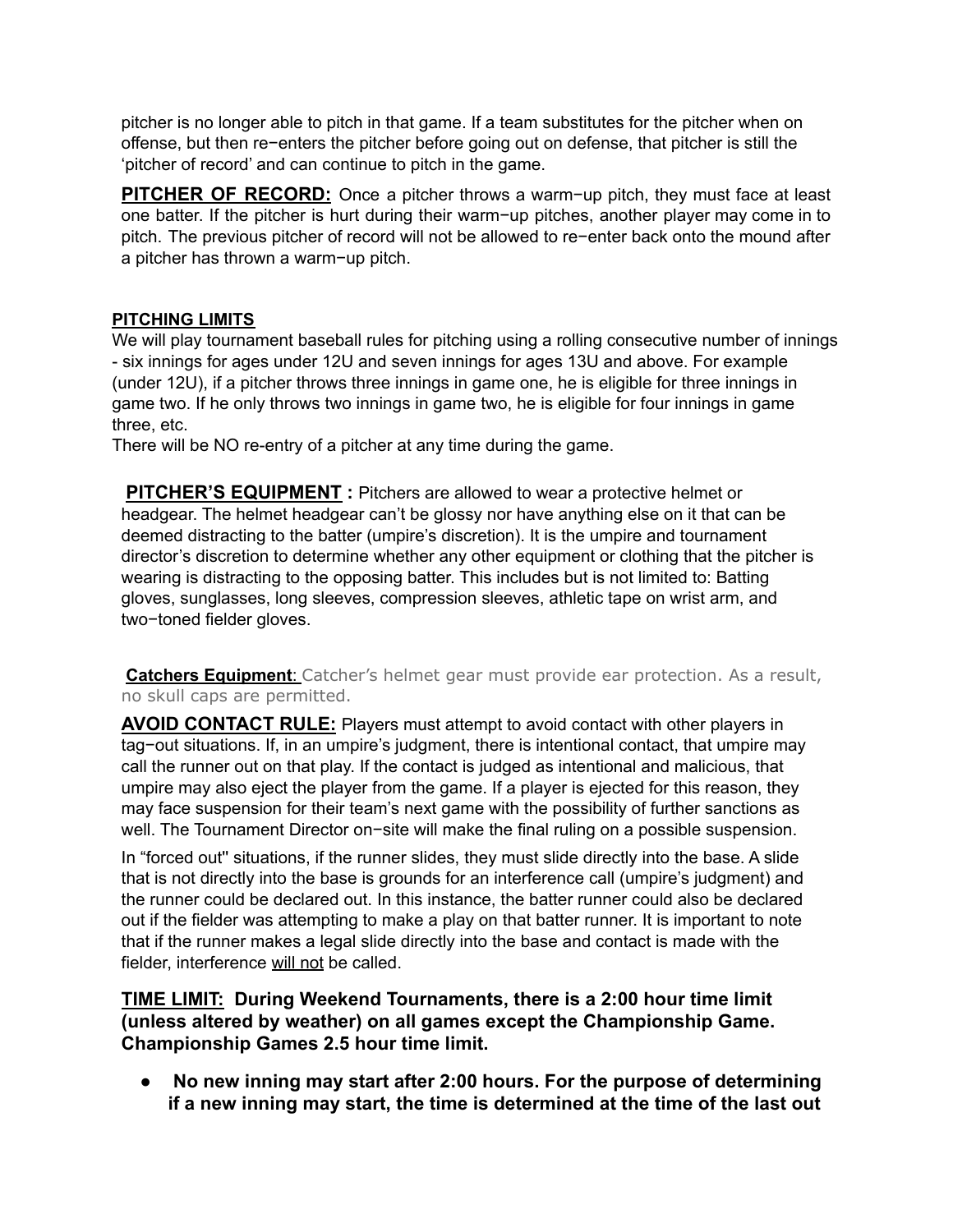**in the bottom of the inning. All games should stop in the bottom of the inning if the Home Team is winning when the time runs out, meaning that the visiting team will not be able to bat..**

*Time in-between innings - Our expectation is that teams will take 2 minutes in between innings. Pitchers are permitted to throw 8 warm-up pitches in their first inning of work or 5 warm-up pitches every other inning. If a catcher is still getting dressed, a coach should be ready to warm-up the pitcher.*

**INTENTIONAL DELAYS:** Intentionally delaying a game to achieve a victory through the time limit is considered unsportsmanlike conduct and will not be tolerated at a Wildwood Baseball on the Beach Tournament. The umpires and/or tournament officials at the game reserve the right to eject a coach or player for intentionally delaying a game and possibly declare a forfeit to that team.

**SLASH BUNT:** For 9u and 10u age groups, a slash bunt (aka butcher boy) is illegal and the player will be called out if this play is attempted. A slash bunt is defined as a player showing bunt at any time during the pitch and then swinging at that same pitch.

#### **End of Game**

Pool Play games may end in a TIE after the time limit is reached. However, all single elimination games, including the Championship game, must have a winner. All extra innings games, or when Time Limit is reached in Single Elimination, will use the following rule: The new inning(s) will be started with Bases Loaded, utilizing the last 3 batters from the previous inning as the runners. Pool Play games must be within the time limit to continue using this rule. ALL GAMES that go to EXTRA INNINGS or reach the Time Limit will start with BASES LOADED

The base runners will be placed as follows:

- Last hitter from previous inning  $\omega$  1st Base
- Hitter before him in the lineup  $\omega$  2nd Base
- Hitter before that in the lineup  $\omega$  3rd Base

**LINE-UP CARDS:** Teams must provide their own line−up cards. A copy should be given to opposing team each game.

#### *TIE BREAKER SYSTEM*

#### **1. TEAM TIE BREAKER SYSTEM:**

- When 2 teams are tied, follow the list below until the tie is broken
	- 1. Head−to−head results (if applicable)
	- 2. Least runs allowed (average per games played)
	- 3. Lowest single game runs allowed
	- 4. Each subsequent lowest single game runs allowed  $(2<sup>nd</sup>$  lowest for each team, 3<sup>rd</sup> lowest, etc.)
	- 5. Highest average run differential per games played
	- 6. Highest single game run differential
	- 7. Each subsequent highest single game run differential  $(2<sup>nd</sup>$  highest for each team,  $3<sup>d</sup>$  highest, etc.)
	- 8. Coin flip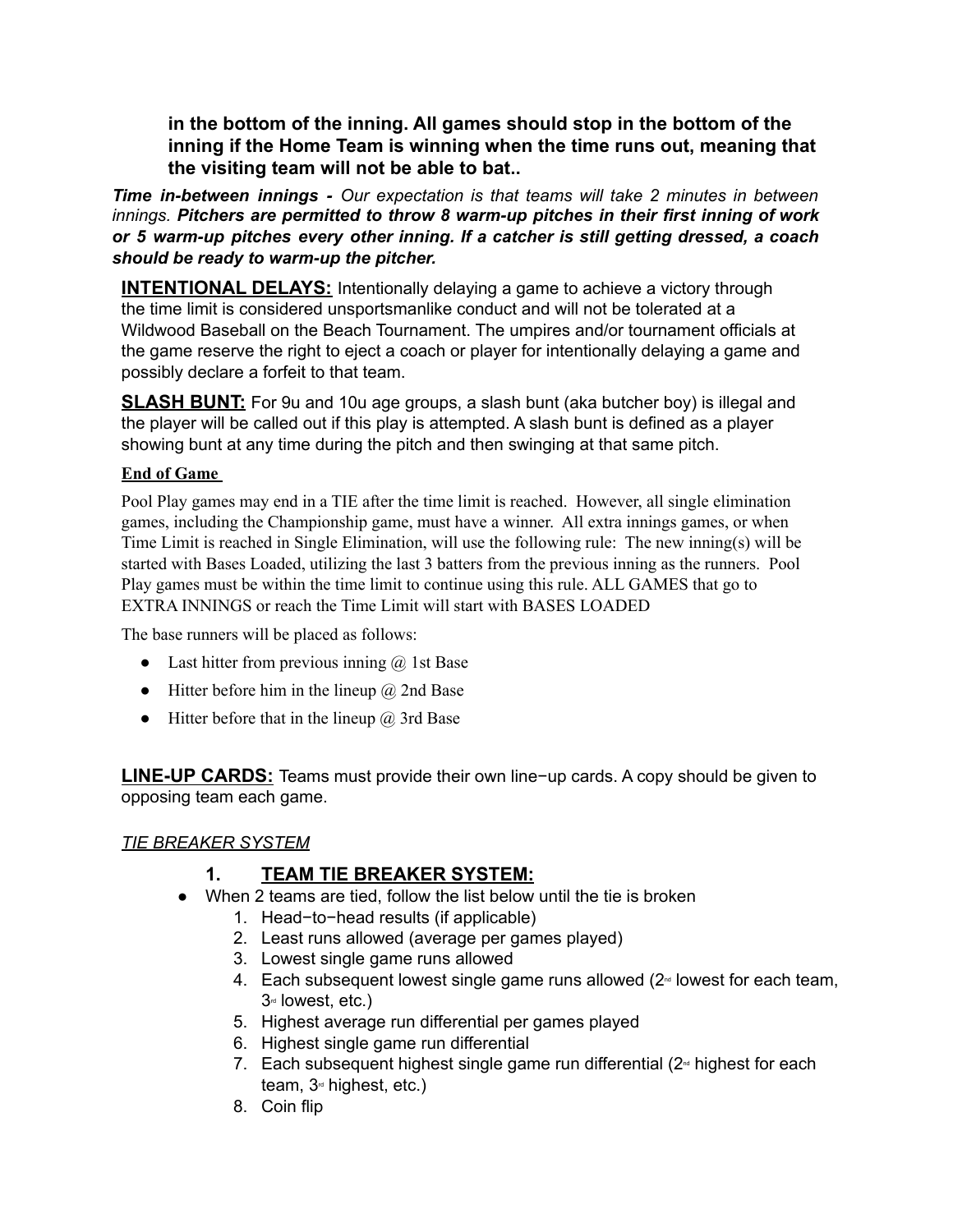#### *3 (or more)-TEAM TIE BREAKER SYSTEM:*

- If 3 (or more) teams are tied with the same record or winning %, use the following to break the tie:
	- Head-to-head results (only applicable if all of the tied teams played each other)
		- If one team beat all of the other tied teams, they will be the highest seed of the tied teams. (Even if all tied teams have not played each other)
			- Continue to use head to head results to seed the rest of the teams in the tie
		- If one team has been beaten by all of the other tied teams, they will be the lowest seed of the tied teams. (Even if all tied teams have not played each other)
		- If all tied teams have the same record against each other, then they are tied at head−to− head and you move to the next item on the list (least runs allowed)
		- If all of the tied teams did not play each other, head−to−head is not applicable.
	- Continue down the 2−Team Tie Breaker list as stated above
- When 2 teams are tied at any one of the criteria, we revert back to the beginning of the 2−Team Tie Breaker system (head−to−head).

#### *3 (or more)-TEAM TIE-BREAKER EXAMPLES:*

- **● Example #1**
	- Team A 2−1 15 runs allowed
	- Team B 2−1 16 runs allowed
		- Team C 2−1 16 runs allowed
			- **•** Team A beat Team B  $f$  Team B beat Team C  $f$  Team C beat Team A
			- All 3 teams are tied at head−to−head
			- Go to next criteria − least runs allowed: Team A is the highest seed of the 3 tied teams
			- There now exists a tie between Team B and Team C and since this is now a 2−team tie, we revert back to the beginning of the 2−Team Tie System (head−to−head) which makes Team B the next highest seed of the 3 teams since Team B beat Team C.
- **● Example #2**
	- Team A 1−1 12 runs allowed
	- Team B 1−1 13 runs allowed
	- Team C 1−1 15 runs allowed
	- Team D 1−1 16 runs allowed
	- Team E 1−1 16 runs allowed
		- Team F 1−1 17 runs allowed
			- Team D beat Team E
			- This is a 6−team tie at a 1−1 record.
			- Since all of the teams in the tie did not play each other, head−to−head is not applicable for this 6−team tie and we move to least runs allowed. Based on the 'least runs allowed'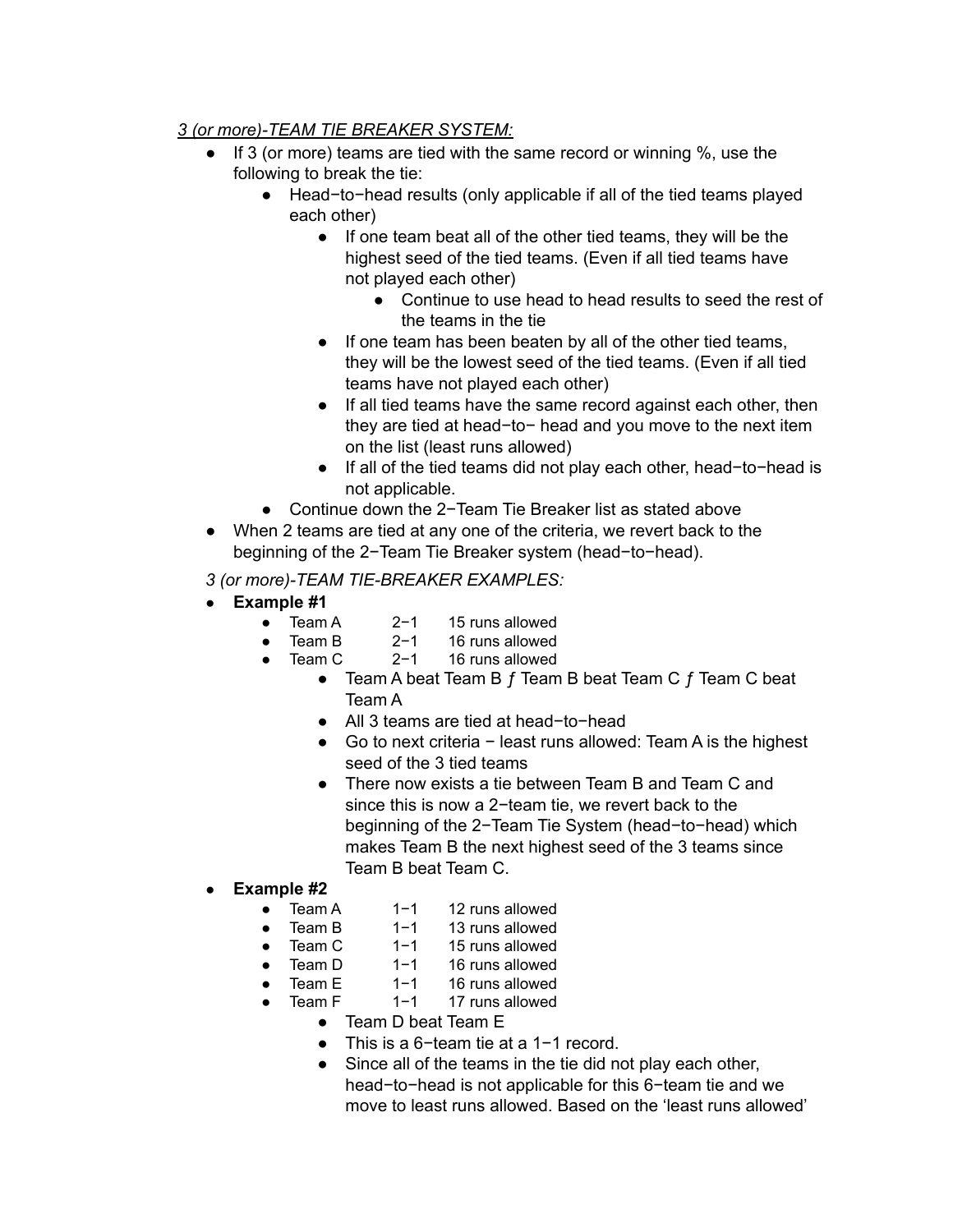criteria, Team A is the highest seed of this group, followed by Team B and then Team C.

- Team D and Team E are locked in a 2−team tie with least runs allowed so we revert back to the beginning of the 2−team tie breaker system (head−to−head). In this case, Team D beat Team E so Team D is the higher seed over Team E.
- Team F is the lowest seed of this group of 6 tied teams.

#### **Winning %:**

If teams play an uneven number of games during pool play, winning percentage will be the first tie breaker used to determine the final seeds. Example: Team (A) goes 4−1 in pool play and finishes with a winning % of .800.

Team (B) goes 3−1 in pool play and finishes with a winning % of .750. Therefore, Team (A) will be seeded higher than Team (B) due to having a higher winning %.

**JEWELRY:** In general, jewelry is not permitted during game play. Breakaway nylon necklaces are allowed (must be breakaway such as Phiten or Monsoon necklaces). Rubber bracelets that are not a distraction are also permitted. Jewelry worn for medical reasons is also allowed (in this case, it must be taped to the body). Any item that is deemed unsafe or distracting (Tournament Director's judgment) will not be allowed. The team will receive a warning if a player wears improper jewelry during the game and any players found wearing improper jewelry after the team warning will be ejected for the remainder of the game.

**CELL PHONES / ELECTRONIC DEVICES:** Cell phones, iPad, and other electronic devices are permitted in the dugout only during the game. A coach, manager, or scorekeeper is not permitted to have them on the field during the game.

**FORFEITS:** If a team chooses to forfeit a pool play game, they are not eligible for the championship round and face suspension in future Wildwood Baseball on the Beach tournaments. The final score of the forfeited game will be based on the team giving up a run per inning for a complete game (e.g. for a 6 inning game the score would be 6−0; for a 7 inning game the score would be 7−0).

- If a team chooses to forfeit a consolation or elimination game, they face suspension in future Wildwood beach Baseball tournaments.
- If a team chooses to forfeit a championship game, they are not eligible for tournament awards
- Wildwood Baseball will attempt to replace a forfeited team in an elimination game if possible.
- If a game becomes a forfeit after it has started due to a team having less than the required 8 available players, the official score of that game still follows the guidelines above no matter what the score was at the time of the forfeit. 7-0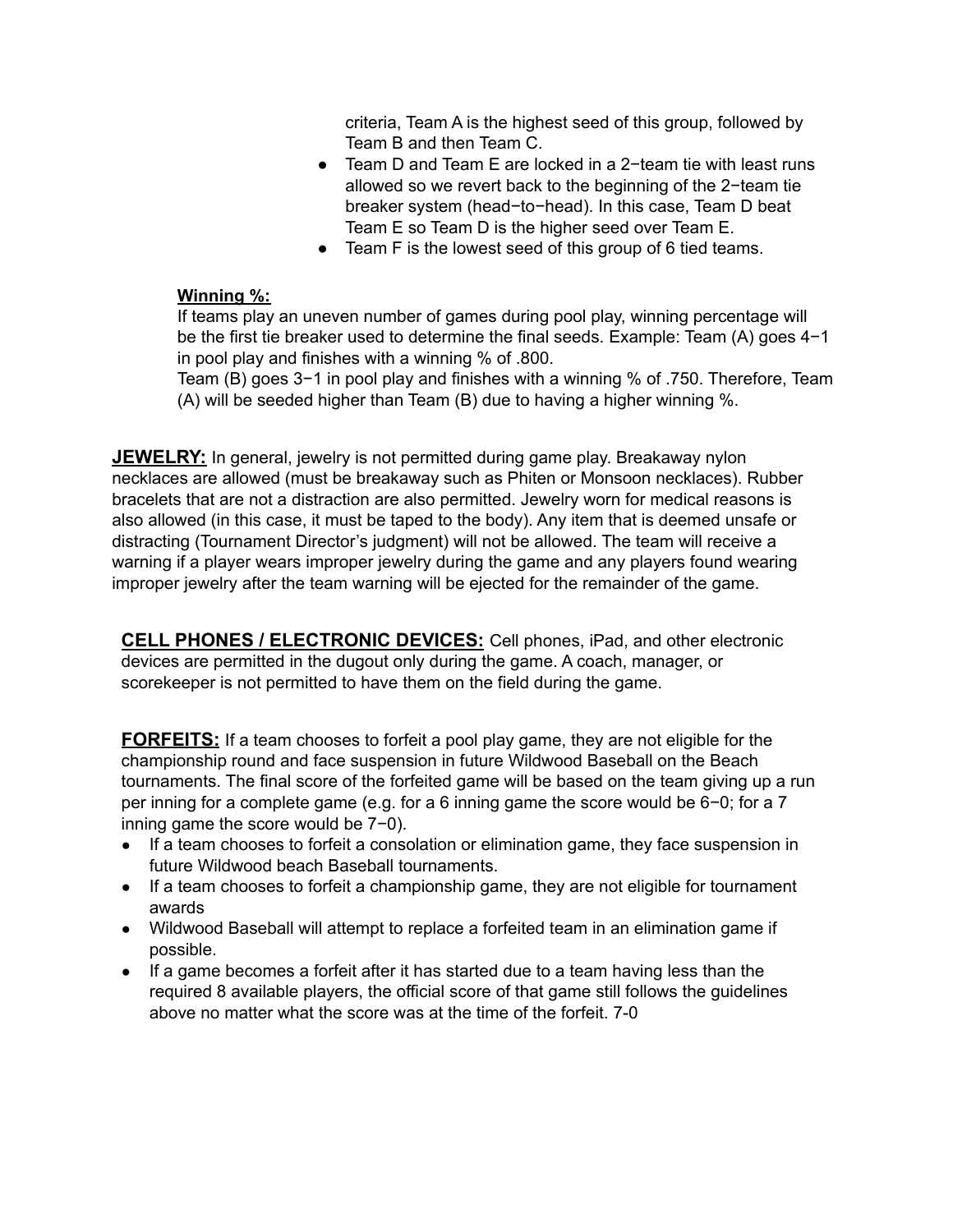#### **PROTESTS:**

The team protesting must make cash payment of \$100 at the time of the protest. If the protest is ruled in the protesting team's favor the \$100 will be refunded. The ruling made by the committee will be final. Protests must be filed and ruled on before the next pitch if during game, or before umpires leave field if after a game. A game should never be stopped for umpire judgment calls as those cannot be protested.

**EXPECTED BEHAVIOR:** Negative behavior bad sportsmanship at youth sporting events has become a major issue. Wildwood Baseball on the Beach Tournaments are not immune as we still see coaches and parents that choose to act in a negative manner toward the opposing team or an umpire from time to time. Please remember that the games are for the kids, not the adults, and we expect each adult to set a positive example for the players through their words and actions.

**Everyone that attends a tournament is expected to act in a positive manner, no matter the outcome of a play, call by an umpire, or the game itself. We simply ask the following:**

- **● Let the players play**
- **● Let the coaches coach**
- **● Let the umpires umpire**

Moreover, even when you're not on the Baseball on the Beach complex, your personal behavior is a reflection on your team and the Tournament.We expect players, parents, coaches and family members to act in a positive manner at all times − with respect for people and property throughout our local community.

**MOUND VISITS:** We follow Major League Baseball rules regarding mound visits. The pitcher must be removed on the second mound visit in an inning for all age groups.

**PROPER CHEERING / NOISE MAKERS** − All individuals (players, coaches, parents, and fans) are expected to cheer in a positive manner for their own team and never in a negative manner toward the opposing team. Noise makers are not permitted in the dugouts and if they are used by parents fans, they must not cause any sort of distraction to the opposing team. Because the term "distraction" can be subjective, if an issue arises at a field involving noise makers, Wildwood Beach Baseball staff may mandate that they not be used during moments of game play. They would only be permitted to be used when the ball is dead or in between innings. If that stipulation is not followed, the noise makers would be prohibited all together for that team for the remainder of the tournament.

**BALKS:** We follow the NFHS rules pertaining to balks. For the 11u age group, there will be one warning per pitcher issued for a balk. There will be no warnings issued for 12u and older age groups. Additionally, pitchers are no longer allowed to step toward  $3<sup>a</sup>$  base without making a throw (the fake to  $3<sup>a</sup>$  base, throw to 1 $<sup>a</sup>$  base move is now a balk).</sup>

**MERCY RULE:** For all games − 12 runs after 3 innings or 10 runs after 4innings - 8 after 5.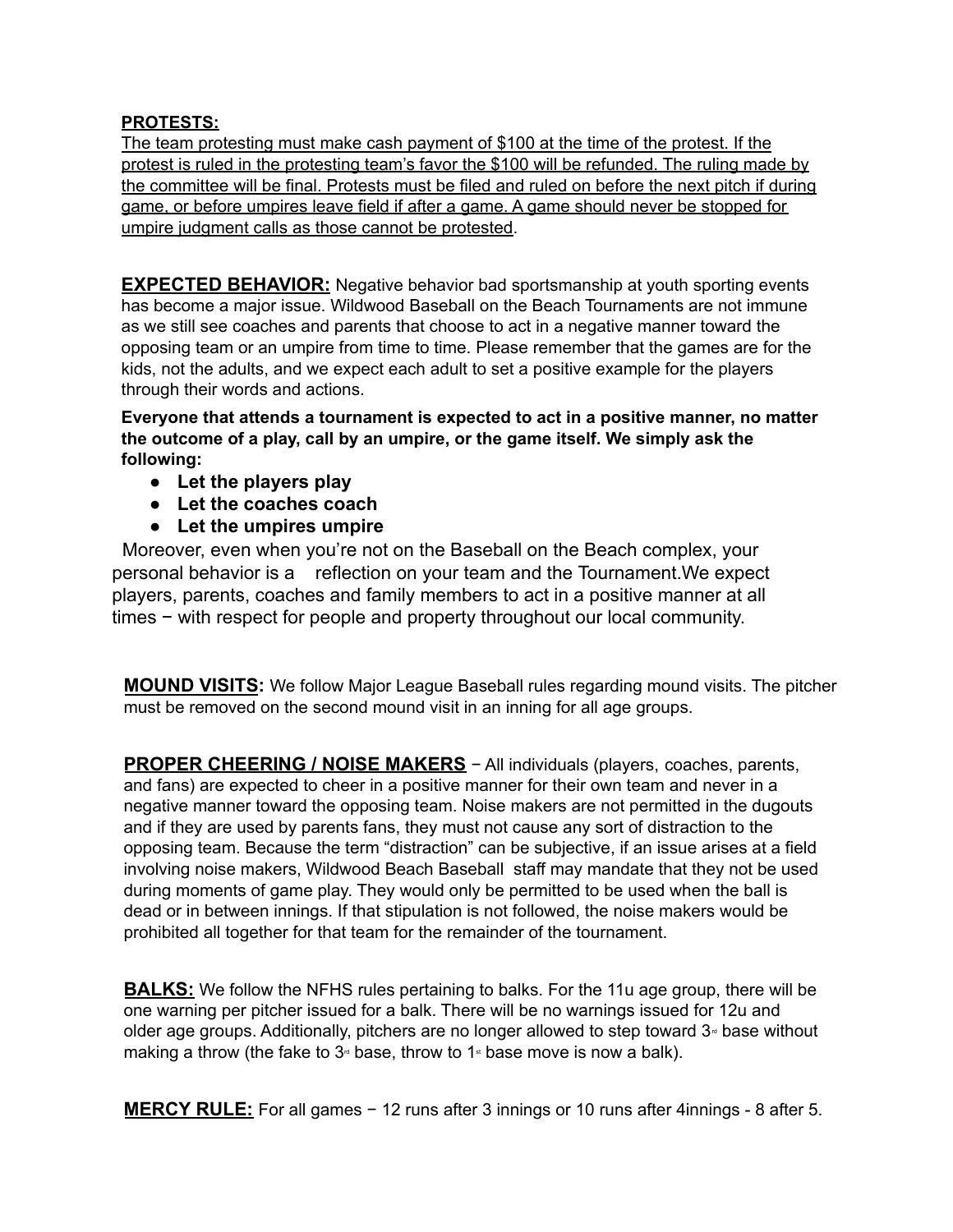**BATS RESTRICTIONS:** Coaches are responsible for checking all of their player's bats before playing in the tournament. Please make sure all bats meet the guidelines below.

- **9u 13u:** All bats must have either the BPF 1.15 or BBCOR or USA designation displayed on the bat. No other weight or size restrictions for these age groups. Coach Pitch bats are not permitted in any age group.
- 14u 18u: **BBCOR designated bats with a −3 differential (length to weight) only.**
	- o **PENALTY FOR USE OF AN ILLEGAL BAT:** If the umpire discovers that a batter enters the batter's box with an illegal bat, the batter will be called out (even if a pitch has not been thrown). If the illegal bat is discovered after the ball is put into play (*but before the next pitch is thrown to the next batter*), the defensive team will have the choice of the result of play or the batter being called out and all runners returning to the base occupied before the pitch. An appeal on the legality of the bat must be made prior to the next pitch thrown to the next batter or the result of the previous at−bat will stand. **Second Offense** − If a team is found in violation of this rule a second time (either in the same game or in any other game throughout the tournament), in addition to the previous penalty, the manager will be immediately ejected and could face further suspension.
- **ALTERED BATS** Altered bats (shaved, rolled, or in any other way altered to increase performance) are not permitted in any way. Any player using an altered bat will be ejected from the game and their at bat will be recorded as an out. All runners will go back to the base they occupied when the batter put the ball in play. The player ejected for use of an altered bat may also face further suspension.
- **WOOD BATS** − Wood bats are permitted in all tournaments. Composite bats are also legal.

#### *EJECTION / SUSPENSION POLICY:*

**Managers/Coaches:** Managers or coaches (or scorekeepers or anyone else that is in the dugout or on the field during a game) that are ejected from a game (either by an umpire or by a Wildwood Beach Baseball Official) must leave the facility immediately and will automatically be suspended for 1 additional game. The Tournament Director may also lengthen the suspension to more games or expulsion from the facility for a period of time.

If a manager or coach is ejected from a game twice during the same tournament, they will be suspended for the remainder of the tournament.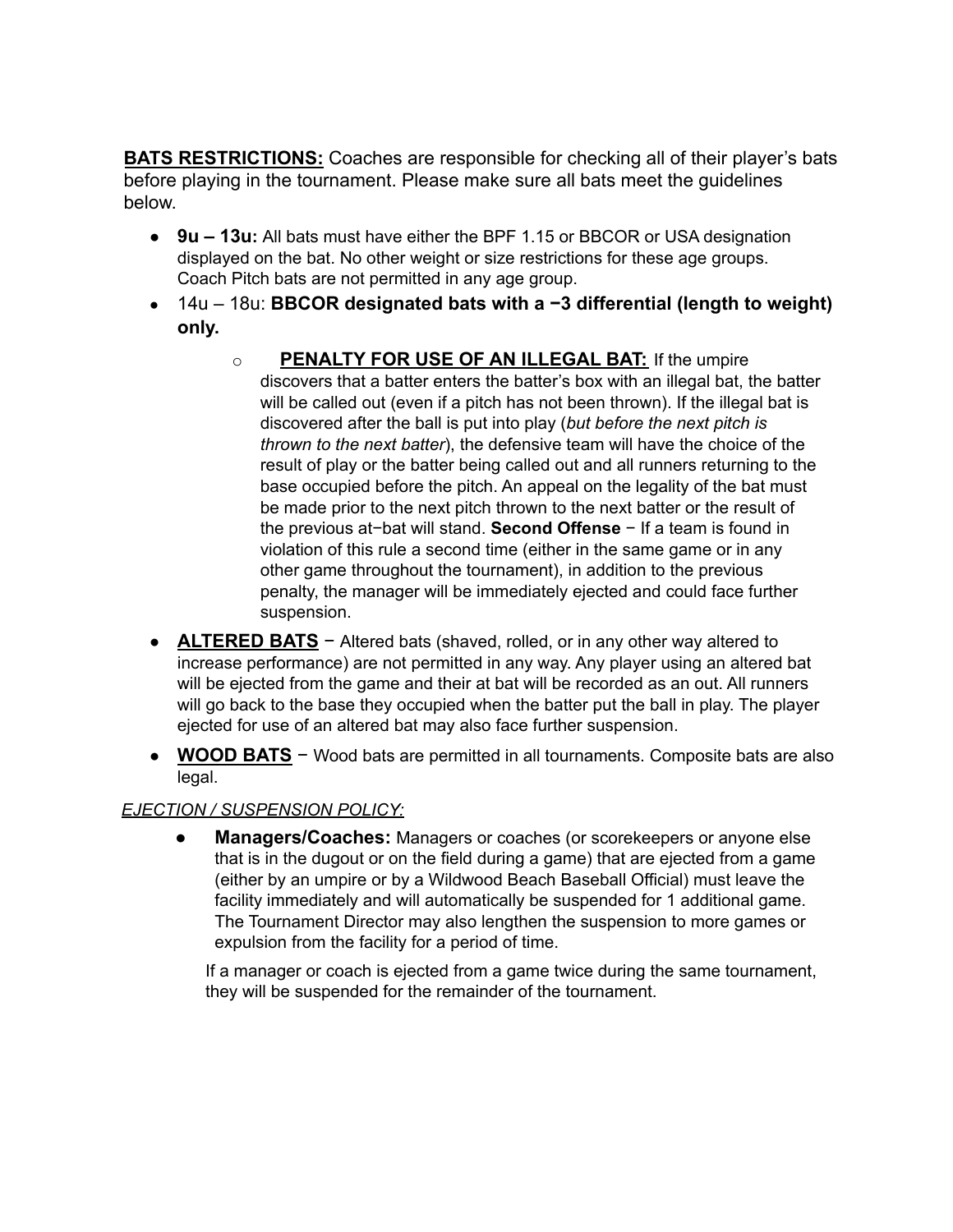- Players: **If a player is ejected from a game they will be suspended for 1 game and may face further suspension.**
- **Parents / Fans:** If a fan or parent is ejected from a game (either by an umpire or a Wildwood Beach Baseball Official), they must leave the facility immediately and will be suspended for the remainder of the event.

**ON-DECK BATTER:** All on−deck batters must stay near their team's dugout on the warning track with a helmet on.

**OFFICIAL SCOREBOOK:** The home team will keep the official scorebook.

**# OF PLAYERS:** Teams are permitted to start and/or end a game with 8 players. Anything less than 8 available players at any time during a game will result in a forfeit for that team

#### *CONFINEMENT TO THE BENCH:*

Wildwood Baseball on the Beach Tournament Directors as well as the Umpires working a game have the ability to confine a manager or coach and player/s to the bench. If this step is enacted, that individual will not be able to leave the bench dugout. The only exception that will be allowed is for a manager coach to attend to an injured player on the field. If an individual that is confined to the bench violates this stipulation, they will be ejected from that game and will face further suspension as well.

**GENERAL FAIR PLAY / SPORTMANSHIP:** Intentional disregard for the stated rules (or the spirit in which those rules exist) as well as obvious unsportsmanlike behavior will not be tolerated and will place the individuals and/or teams involved at risk for a possible forfeit or banishment from any future Wildwood Beach Baseball tournaments. We do hold the right to alter tournament seeds for teams failing to abide by our general fair play and sportsmanship guidelines.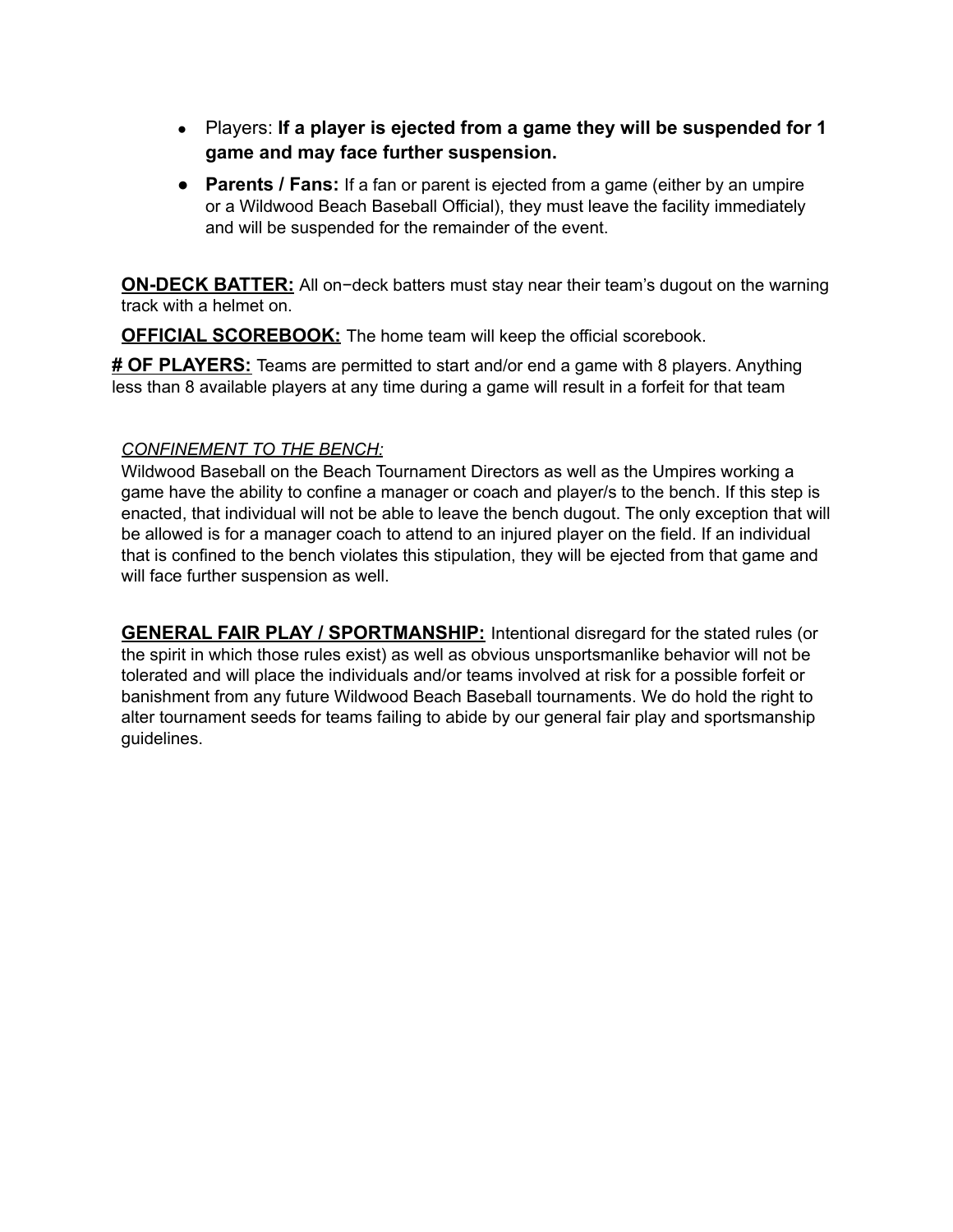### **Wildwood Baseball on the Beach Rules Summary Sheet**

| 60'                                                                                                                                                                                                                                                                                                                                                                                    | 60'                    | 70'                    | 70'                                                                                                                                                                                                                                                                                                                                                                                                                                                                                                                                                         |
|----------------------------------------------------------------------------------------------------------------------------------------------------------------------------------------------------------------------------------------------------------------------------------------------------------------------------------------------------------------------------------------|------------------------|------------------------|-------------------------------------------------------------------------------------------------------------------------------------------------------------------------------------------------------------------------------------------------------------------------------------------------------------------------------------------------------------------------------------------------------------------------------------------------------------------------------------------------------------------------------------------------------------|
| 46'                                                                                                                                                                                                                                                                                                                                                                                    | 46'                    | 50'                    | 50'                                                                                                                                                                                                                                                                                                                                                                                                                                                                                                                                                         |
| 6 innings<br>4 innings                                                                                                                                                                                                                                                                                                                                                                 | 6 innings<br>4 innings | 6 innings<br>4 innings | 6 innings<br>4 innings                                                                                                                                                                                                                                                                                                                                                                                                                                                                                                                                      |
| *Crosses plate                                                                                                                                                                                                                                                                                                                                                                         | *Crosses plate         | yes                    | yes                                                                                                                                                                                                                                                                                                                                                                                                                                                                                                                                                         |
| *Crosses plate *crosses plate yes<br>yes<br>*Immediate dead ball call if they leave too early (1"offense per team - warning / 2"offense -<br>runner is out)                                                                                                                                                                                                                            |                        |                        |                                                                                                                                                                                                                                                                                                                                                                                                                                                                                                                                                             |
| no                                                                                                                                                                                                                                                                                                                                                                                     | no                     | yes                    | yes                                                                                                                                                                                                                                                                                                                                                                                                                                                                                                                                                         |
|                                                                                                                                                                                                                                                                                                                                                                                        |                        |                        |                                                                                                                                                                                                                                                                                                                                                                                                                                                                                                                                                             |
| warning<br>warning yes<br>yes<br>Educational purposes only<br>1 warning per pitcher No warnings<br>*We use the NFHS rule book when pertaining to what constitutes a balk<br>*Immediate dead ball for all balks 11u and older (not a delayed dead ball)                                                                                                                                 |                        |                        |                                                                                                                                                                                                                                                                                                                                                                                                                                                                                                                                                             |
| $2\frac{1}{4}$ – $2\frac{3}{4}$<br>$2\frac{1}{4}$ – $2\frac{3}{4}$<br>$2\frac{1}{4}$ – $2\frac{3}{4}$<br>$2\frac{1}{4}$ – $2\frac{3}{4}$<br>*All bats must have either the BPF 1.15 or BBCOR/USA designation displayed on the bat (9u-13u)<br>-No weight restriction on bats<br>- Wood bats are permitted in all tournaments.<br>-Coach Pitch bats are not permitted in any age group. |                        |                        |                                                                                                                                                                                                                                                                                                                                                                                                                                                                                                                                                             |
| sneakers                                                                                                                                                                                                                                                                                                                                                                               | sneakers               | sneakers               | sneakers                                                                                                                                                                                                                                                                                                                                                                                                                                                                                                                                                    |
| yes                                                                                                                                                                                                                                                                                                                                                                                    | yes                    | yes                    | yes                                                                                                                                                                                                                                                                                                                                                                                                                                                                                                                                                         |
| yes                                                                                                                                                                                                                                                                                                                                                                                    | yes                    | yes                    | yes                                                                                                                                                                                                                                                                                                                                                                                                                                                                                                                                                         |
| yes                                                                                                                                                                                                                                                                                                                                                                                    | yes                    | yes                    | yes                                                                                                                                                                                                                                                                                                                                                                                                                                                                                                                                                         |
|                                                                                                                                                                                                                                                                                                                                                                                        |                        |                        |                                                                                                                                                                                                                                                                                                                                                                                                                                                                                                                                                             |
|                                                                                                                                                                                                                                                                                                                                                                                        | <b>IF Fly Rule</b>     | during that game       | For all games - 12 runs after 3 innings or 10 runs after 4 innings - 8 after 5 Innings<br>9u - 13u: Anywhere from 9 to the whole roster can bat in the lineup (no DH)<br>Teams that choose to bat the entire roster will have free defensive substitution<br>Any player starting in the lineup but not in the field is an EH and is<br>considered a defensive starter for substitution purposes<br>It is each team's responsibility to check the opposing lineup prior to the<br>game and call for a Wildwood Baseball on the Beach Official if there is an |